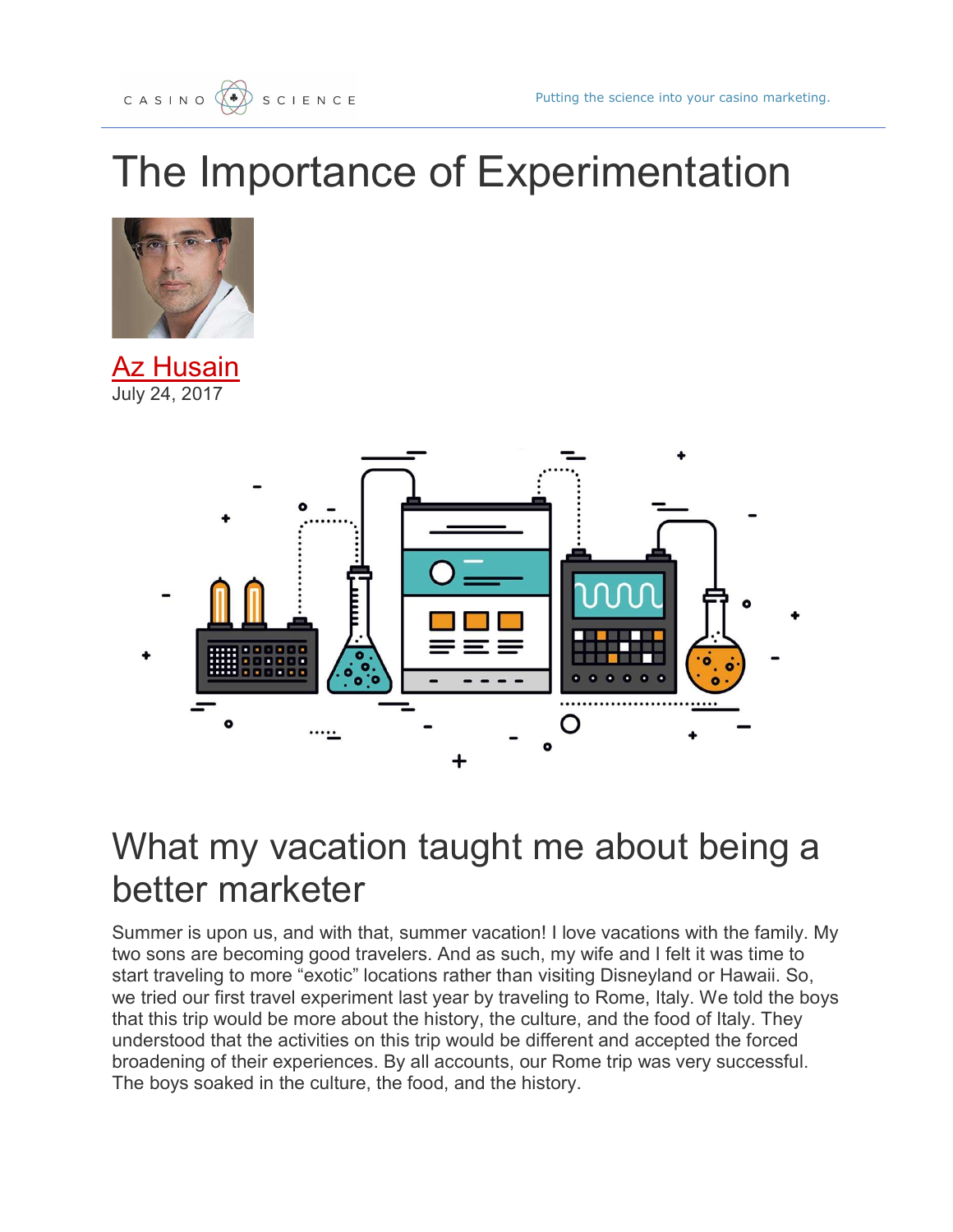

This year's travel experiment was Paris, France. The trip was slightly longer than last year's vacation, but with similar goals in mind. The outcome, however, was not as picture perfect. The kids complained about the long lines and the excessive walking. And this caused the kids to fight more with one another. The weather was also not cooperative, as it rained several days during our visit. On one day, we were caught in a torrential downpour, getting soaked to the bone. This only added to our kids' displeasure. And to top it off, my wife got separated from us in the Paris Metro without a phone. We proceeded to spend the next several hours trying to track her down (we eventually found her).

So, two travel experiments and two different outcomes. As I was returning from Paris, I reflected on both vacations. It got me thinking about the importance of experimentation and how running experiments leads to new insight. Experiments are great because they allow us to learn about what works and what doesn't. And even if something fails, there is tremendous learning in failure.

## Experimentation and your casino

This is precisely why experimentation is so vitally important. Every engagement point with a casino customer gives you an opportunity to learn. The engagement points and the value created can be measured and analyzed. And as you run multiple experiments, you incrementally learn more about what works and what doesn't. For example, you could run experiments on the types of promotion offers that resonate with your player database; you could create a food promotion and test how it performs against a control group. Or you could test how different promotion offers perform against one another.

Creating a culture around experimentation has numerous benefits for a marketer. First, in an experimentation culture you kill off the HiPPO – an acronym for the Highest Paid Person's Opinion. Opinions and experience are fine, but testing is the best way to get to the bottom of a decision without relying on anyone's gut instinct. If a senior executive has an idea in a meeting, the response should simply be, "Let's test it."

Second, more of your marketer's ideas will see daylight in the form of tests. This is important because you really don't know what will work until you try something. When it's easy to try new ideas, your team can stop speaking in the abstract and instead speak about results and next steps.

And finally, your team will become more empowered to take on new ideas without the fear associated with failure.